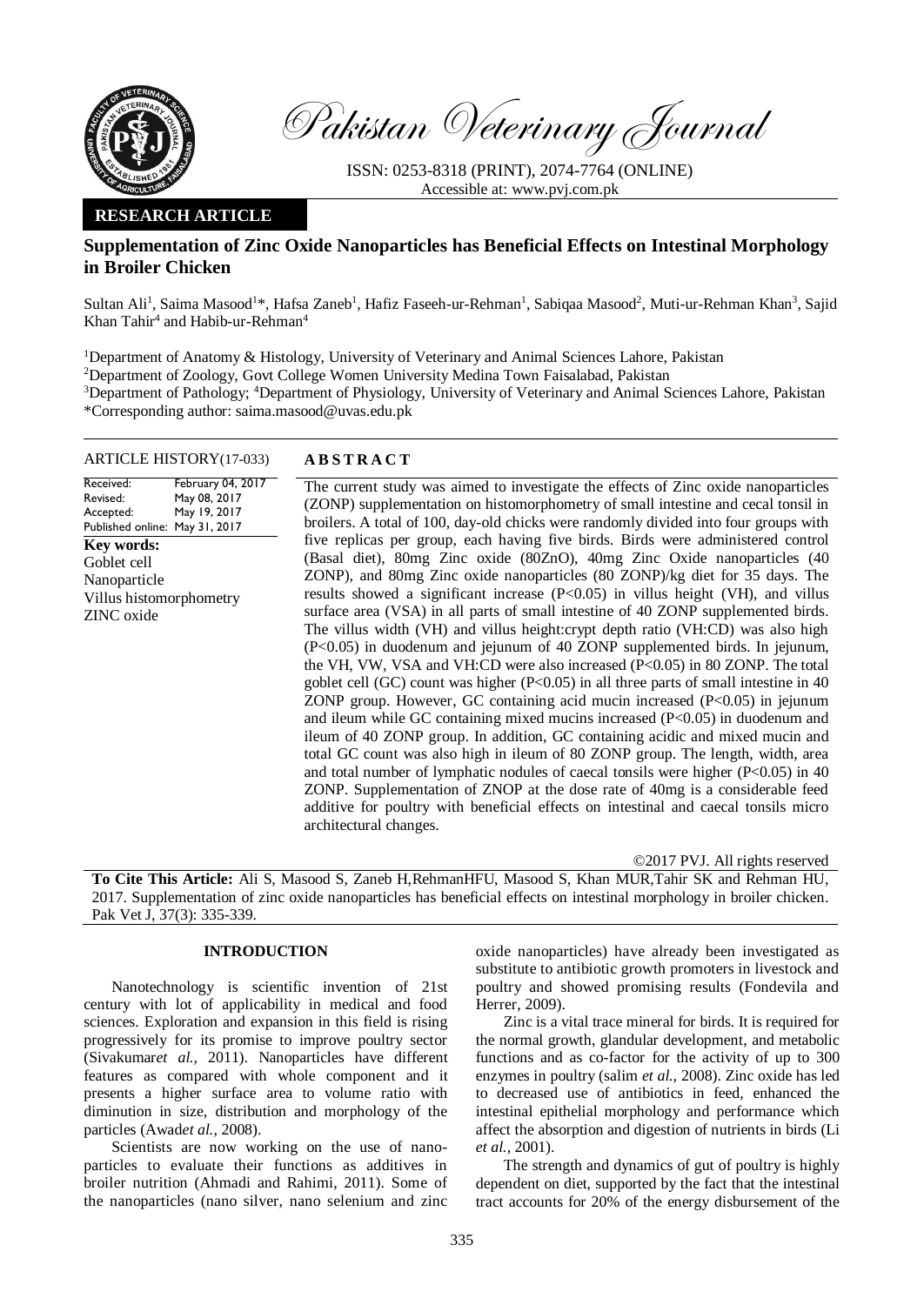whole body (Choct, 2009). The three major components of intestinal mucosa, epithelial cells, mucus secreting goblet cells (GC) and intraepithelial lymphocytes (IELs), provide a barrier for entrance of harmful microbes from luminal contents to underlying capillary network (Deplancke and Gaskins, 2001). The internal surface of the fowl intestine contains broad, finger-like projections called villi, which increase its absorptive surface area (Yazdani *et al.,* 2013). Elongated villus indicates greater surface area for absorption of nutrients (Choct, 2009). From duodenum to ileum, goblet cell number and resultantly secretion of mucus increases while villus height decreases (Choct, 2009).

Intestinal architecture is influenced with Zinc supplementation by increasing the villus height (Li *et al.,* 2001). Zinc also play a key role in the development of immune system and helps to improve both cellular and humoral immune responses (Moghaddam and Jahanian, 2009).

Little data are available regarding the effects of zinc oxide nano-particles (ZONP) on intestinal micro structural alterations and its associated immune components. Therefore, this research was aimed to investigate the effects of ZONP supplementation on intestinal and caecal tonsil morphology for its role in surveillance against colonizing microbes and ingested feed antigens.

## **MATERIALS AND METHODS**

**Bird's husbandry and experimental design:** A total of 100-day-old chicks (Hubbard) were randomly divided into four groups with five replicas per group, each having five birds. The chicks were reared on rice husk litter in the environmentally controlled house of Department of Physiology, University of Veterinary and Animal Sciences Lahore, Pakistan. During the first week, temperature and relative humidity (RH) of experimental house was maintained at 35±1°C and 70±5%, respectively. Temperature was decreased by 3°C per week until it reached 26±1°C on day 21, with RH  $65±5%$  and maintained the same till the end of experimental period that is day 35. Birds were immunized against newcastle disease, infectious bronchitis (IB) and infectious bursal disease (IBD) as describe by Giambrone and Clay (1986). Birds were fed with commercial corn-based basal diet (BD) for 35 days. Fresh water and feed were offered *ad libitum*. In control group birds were only given basal diet. The 80 ZnO experimental group was given BD supplemented with 80mg Zinc oxide, 40 ZONP experimental group was given BD supplemented with 40mg Zinc oxide nanoparticles and 80 ZONP experimental group was given BD supplemented with 80mg Zinc oxide nanoparticles per kg. ZONP were prepared by chemical method as described by Akbar and Anal (2014). The size of nanoparticles was measured as 19.3 nm.

**Histo-morphometric parameters of small intestine:**  After the end of experiment (on day 35) two birds from each replicate were randomly selected and killed by cervical dislocation. Small intestinal parts, duodenum, jejunum and ileum were removed along with caecal tonsil. All samples were fixed in 10% buffer formalin solution, processed with paraffin embedding technique and stained with haematoxylin and eosin (H&E) and Alcian blue-PAS staining method. Five villus crypt units with intact lamina propria were used for all observations and morphological measurements (Ashraf *et al.,* 2013) with the help of captured pictures (40X) and using Prog Res® 2.1.1 Capture Prog Camera Control Software. The parameters studied for intestinal segments were height, width and surface area of villus, and crypt depth. Surface area was calculated using the formula  $(2\pi)(\text{VW}/2)(\text{VL})$ , where VW is villus width and VL is villus length (De los Santos *et al*., 2007). Histological slides of intestinal segments used for morphometry were also analyzed for intra-epithelial lymphocytes (IELs) counting using same five villus crypt unit. Intra-epithelial lymphocytes are characterized by rounded cells with narrow pale cytoplasmic rim surrounding the darkly stained spherical basophilic nuclei, thereby having high nuclear to cytoplasmic ratio (Ross and Pawlina, 2006).

**Statistical analysis:** Statistical analyses were carried out with SPSS (V.13.3, Chicago IL, USA). Data were analyzed by using one way-ANOVA and presented as mean*±*SEM. Differences between the groups were compared by Duncan's Multiple Range Test and were considered significant at P<0.05.

## **RESULTS**

**Histomorphometric measurements of small intestinal mucosa, ceacal tonsil and histochemistry of goblet cells and IEL count:** Histomorphometric measurements of duodenum, jejunum and ileum are presented in table 2. Supplementation of ZONP in broiler feed at 40 mg per kg resulted in increased (P<0.05) villus height and villus surface area in all segments of small intestine (Fig. 1C, 2C and 3C) while in jejunum, in addition to 40 ZONP, the villus height and villus surface area was increased (P<0.05) in 80 ZONP (Fig. 2B), while the villus width and villus height:crypt depth ratio was higher (P<0.05) at 40 ZONP in duodenum, at 40 ZONP and 80 ZONP in jejunum and in ileum it didn't vary  $(P>0.05)$  among all groups. Intra-epithelial cells count did not vary (P>0.05) among all groups. The data regarding histochemistry of goblet cell is presented in table 3. In duodenum, mixed and total goblet cell count was high (P<0.05) in 40 ZONP group, while acidic goblet cell count was non-significant among groups. In jejunum, acidic and total goblet cell count was high  $(P<0.05)$  in 40 ZONP supplemented group, while mixed goblet cell count vary nonsignificantly among groups. In ileum, acidic, mixed and total goblet cell count was high in both 40 ZONP and 80 ZONP groups. The cecal tonsils morphometric measurements were presented in table 4. In cecal tonsils the length, width, total number and area of lymphatic nodules of 40 ZONP increased significantly  $(P<0.05)$ compare to all other groups. The length, width, total number and area of lymphatic nodules of cecum did not vary significantly between 80 ZnO and 80 ZONP groups but their values were significantly high from control group.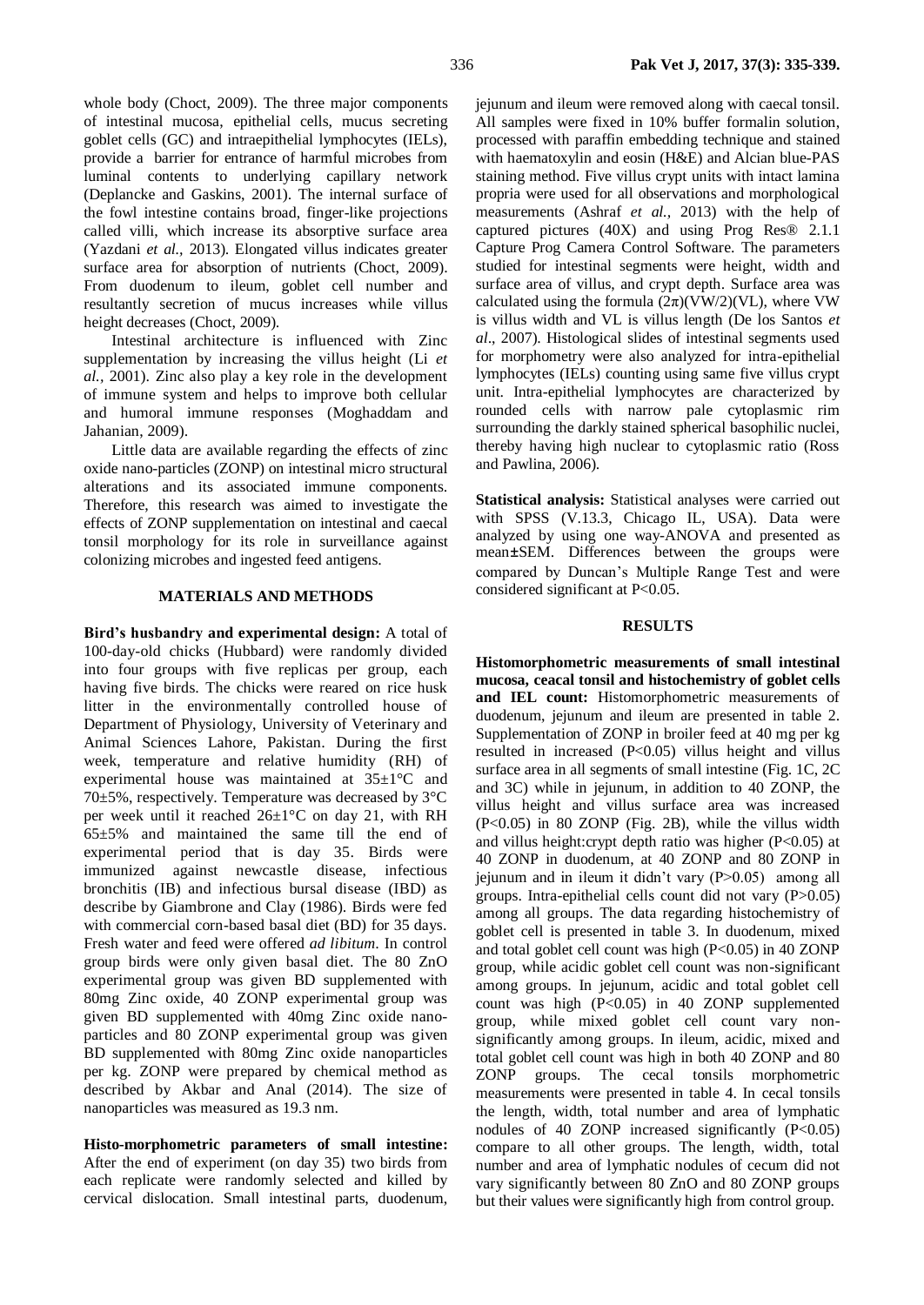

**Fig: 1**, Histomicrograph of duodenal villus **A)** Control group, **B)** 80mg ZnO group, **C)**40mg ZONP group, **D)**80mg ZONP group (40X) H&E staining.



**Fig: 2**, Histomicrograph of jejunum villus **A)** Control group, **B)** 80mg ZnO group, **C)**40mg ZONP group, **D)**80mg ZONP group (40X) H&E staining.



**Fig: 3**, Histomicrograph of ileum villus **A)** Control group, **B)** 80mg ZnO group, **C)**40mg ZONP group, **D)**80mg ZONP group (40X) H&E staining.

**Table 1:** Feed composition

| Ingredients           | Ingredients % |
|-----------------------|---------------|
| Corn                  | 58.50         |
| Soybean Meal 44%      | 25.00         |
| <b>Sunflower Meal</b> | 3.50          |
| Canola Meal           | 8.00          |
| Vegetable Oil         | 1.50          |
| Dicalcium Phosphate   | 0.90          |
| Limestone             | 1.51          |
| Common Salt           | 0.50          |
| <b>DL-Methionine</b>  | 0.21          |
| L-Lysine HCl          | 0.12          |
| Vitamin Premix*       | 0.13          |
| Micro Min Premixt     | 0.13          |
| Total                 | 100.00        |
| Nutrient contents     |               |
| CP(%)                 | 20.72         |
| ME (M]/kg)            | 12.2          |
| Ca (%)                | 0.91          |
| P(%)                  | 0.61          |

\*Provided vitamins per kg of the feed: vitamin A, 11,000 IU; vitamin B12, 0.0132 mg; vitamin D3, 2,200 IU; vitamin E, 22 IU; choline chloride, 440mg; riboflavin, 8.8mg; pantothenic acid, 22mg; ethoxyquin, 250mg; menadione, 2.2mg; pyridoxine,4.4mg; folic acid, 1.1mg; biotin, 0.22; thiamin,4.4mg.†Supplied minerals per kg of the feed: Cu, 20mg; Zn, 200mg; Mn, 240mg; Fe, 120mg; I, 0.92mg; Ca, 150 to 180mg.

#### **DISCUSSION**

Small intestine, its mucosa in particular plays an important role in absorption. The height of villus and its ratio with crypt depth are good indicators of intestinal morphology (Lei *et al*., 2014). Consistent with our findings, some studies showed that birds supplemented with 60 and 90mg of ZONP/kg have increased histological parameters in jejunum during the starter phase in chicken (Ahmadi *et al*., 2013). Increased villus height and villus surface area are associated with greater absorption of available nutrients (Awad *et al*., 2008). In fact, long villi are correlated with better gut health (Baurhoo *et al*., 2007). In present study, the possible explanation for higher villus height may be due to higher bioavailability of zinc nanoparticles, so maintaining epithelial barrier integrity and function (Hu *et al*., 2012), reducing the turnover rate of cells in the villi and resulting in higher villus height. The higher acidic goblet cells in jejunum and ileum (observed in current study) could be another reason for higher villus height in aforementioned intestinal segment, as acidic mucin is resistant to bacterial degradation resulting in less cellular damage (Deplancke and Gaskins, 2001).

The crypt plays an important role in the continuous renewal of villi because of its stem cell population whom continuous division throughout life allows replacement of villus epithelial cells (Hu *et al*., 2012). Villus height: crypt depth ratio has an indirect correlation with enhanced epithelial cell turnover and activated cell mitosis (Ashraf *et al*., 2013). Current study histological examination showed that villus height:crypt depth ratio was higher in 40 ZONP supplemented in all segments of small intestine.

Goblet cells produce mucus that acts as an intestinal protective barrier. Several studies showed that dietary factors may affect goblet cell number, mucin heterogeneity and modulation of secretary activity of goblet cells (Deplancke and Gaskins, 2001). In present study, Zinc oxide nanoparticles (ZONP) increased mixed and total GC count in duodenum, acidic and total GC count in jejunum and mixed, acidic and total GC count in ileum. Acidic mucin plays protective role against pathogen while mixed neutral mucin facilitates feed movement due to less viscosity (Duritis *et al*., 2015). The higher number of mixed goblet (producing both acidic and neutral mucin) cells due to ZONP supplementation in duodenum, may indicate protection against pathogen but at the same time facilitation for feed transit towards site of absorption. The increase in acidic and total GC count in jejunum may be indicating ZONP accelerated maturation cycle of GC. Ileum, compared to two proximal parts, had higher bacterial population (Ashraf *et al*., 2013). The increase in all studied GC types in ileum indicates higher bactericidal activity and metaplastic response due to ZONP. These observed effects could be attributed to higher capabilities of immuno-stimulation of ZONP due to their small size than simple zinc oxide and up regulation of mucin gene. The higher number of acidic GC count in jejunum and ileum indicates higher production of acidic mucin which is resistant to bacterial enzymatic degradation and reduce bacterial translocation (Deplancke and Gaskins, 2001), justifying its higher presence in last two portions of small intestine which harbour more pathogens.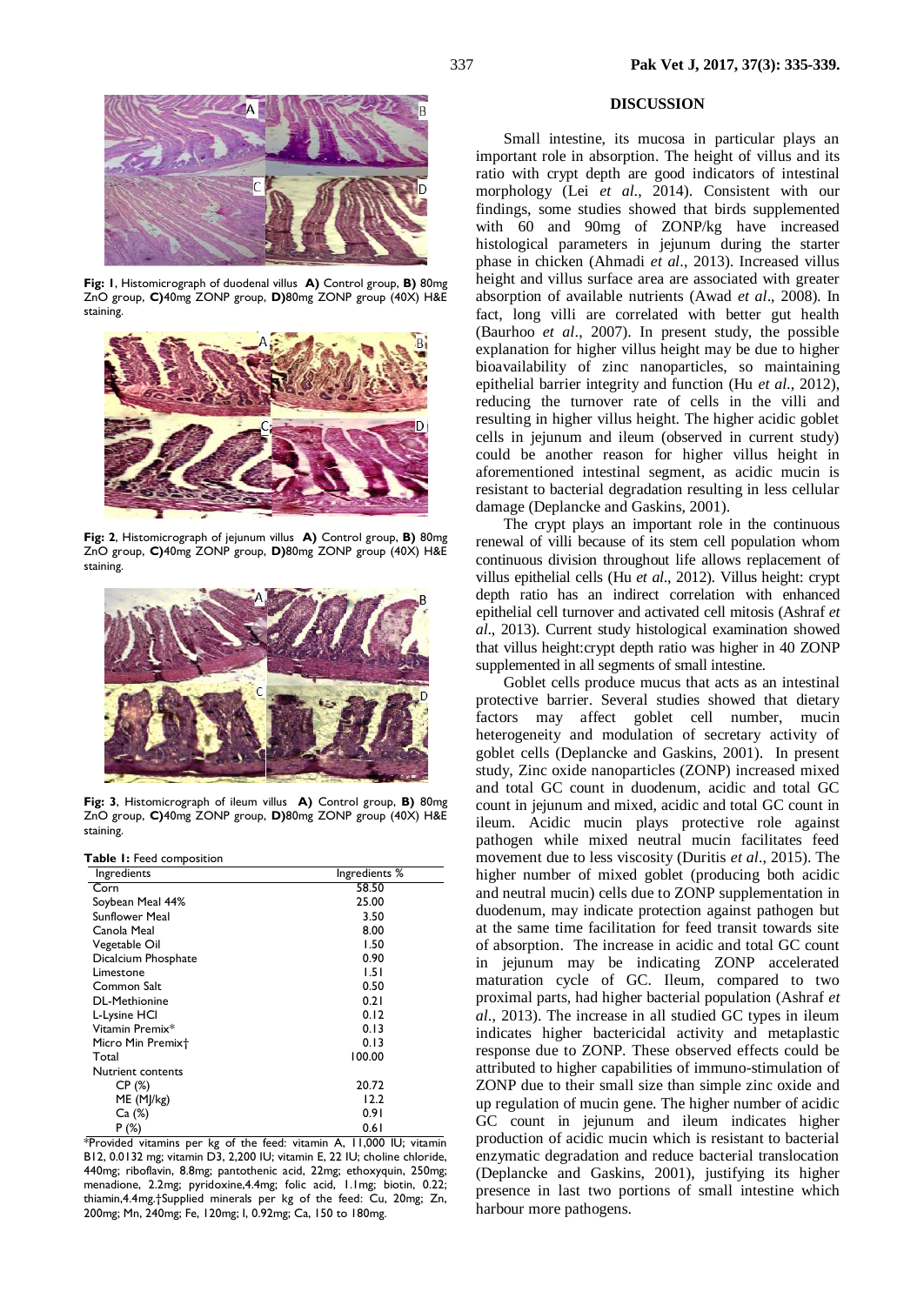| Table 2: Effect of ZnO and ZONP supplementation on morphometric parameters of small intestine in broiler chicken |  |  |
|------------------------------------------------------------------------------------------------------------------|--|--|
|------------------------------------------------------------------------------------------------------------------|--|--|

| <b>Parameters</b>        | Control                        | 80 <sub>mg</sub> ZnO         | 40 <sub>mg</sub> ZONP            | 80 <sub>mg</sub> ZONP          | P-Value |
|--------------------------|--------------------------------|------------------------------|----------------------------------|--------------------------------|---------|
| Duodenum                 |                                |                              |                                  |                                |         |
| $VH$ (mm)                | $1.04\pm0.24^{\circ}$          | $1.36 \pm 0.09^{\circ}$      | $1.51 \pm 0.15^a$                | $1.39 \pm 0.11^b$              | 0.001   |
| VW (mm)                  | $0.065 \pm 0.012$ <sup>c</sup> | $0.083 \pm 0.012^b$          | $0.11.23 \pm 0.033$ <sup>a</sup> | $0.085 \pm 0.018^b$            | 0.003   |
| $VSA$ (mm <sup>2</sup> ) | $0.11 \pm 0.093$ <sup>c</sup>  | $0.18 \pm 0.06^{\circ}$      | $0.30 \pm 0.02$ <sup>a</sup>     | $0.21 \pm 0.09^b$              | 0.000   |
| VH:CD                    | $8.39 \pm 0.49$ <sup>c</sup>   | $8.91 \pm 0.29$ <sup>c</sup> | $12.55 \pm 0.70^a$               | $10.57 \pm 0.32^b$             | 0.000   |
| IEL                      | 94.00±8.46                     | 98.80±6.48                   | 98.70±8.62                       | 98.90±8.38                     | 0.965   |
| lejunum                  |                                |                              |                                  |                                |         |
| $VH$ (mm)                | $0.70 \pm 0.13$ <sup>c</sup>   | $0.83 \pm 0.15^b$            | $0.98 \pm 0.15^a$                | $0.94 \pm 0.19$ <sup>a</sup>   | 0.001   |
| VW (mm)                  | $0.058 + 0.012$ <sup>c</sup>   | $0.068 \pm 0.010^b$          | $0.082 \pm 0.009^a$              | $0.083 \pm 0.015$ <sup>a</sup> | 0.000   |
| $VSA$ (mm <sup>2</sup> ) | $0.09 \pm 0.039^{\circ}$       | $0.08 \pm 0.056^{\circ}$     | $0.12 \pm 0.023$ <sup>a</sup>    | $0.13 \pm 0.010^a$             | 0.000   |
| VH:CD                    | $7.62 \pm 0.34^b$              | $9.34 \pm 0.77$ <sup>a</sup> | $10.46 \pm 0.54^a$               | $10.41 \pm 0.45^{\circ}$       | 0.009   |
| IEL                      | 78.20±8.61                     | 78.70±8.03                   | 81.40±9.07                       | $80.70 \pm 6.48$               | 0.781   |
| <b>Ileum</b>             |                                |                              |                                  |                                |         |
| $VH$ (mm)                | $0.59 \pm 0.13$ <sup>c</sup>   | $0.76 \pm 0.10^b$            | $0.96 \pm 0.15^a$                | $0.74 \pm 0.16^b$              | 0.012   |
| VW (mm)                  | $0.059 + 0.007$                | $0.060 + 0.009$              | $0.061 \pm 0.014$                | $0.058 + 0.013$                | 0.089   |
| VSA $(mm2)$              | $0.05 \pm 0.013$ <sup>c</sup>  | $0.08 \pm 0.011^b$           | $0.10 \pm 0.030$ <sup>a</sup>    | $0.07 \pm 0.074^{\circ}$       | 0.007   |
| VH:CD                    | $8.19 \pm 0.30$                | 7.98±0.26                    | $7.65 \pm 0.63$                  | $8.40 \pm 0.51$                | 0.521   |
| IEL                      | 77.80±6.59                     | 78.80±6.21                   | 82.10±6.95                       | 81.40±8.47                     | 0.484   |

a-cWithin the same row, means with different superscripts are significantly different (P<0.05); Values represent the Mean±SEM of four groups. ZnO=Zinc oxide, ZONP=Zinc oxide nano particles, VH=villus height, VW=villus width, VSA=villus surface Area, CD=crypt depth, LPT=Lamina propria thickness.

**Table 3:** Effect of ZnO and ZONP supplementation on goblet cells count of duodenum, jejunum and ileum in broiler chicken

| Intestinal<br>Segment | Goblet cells | Control                         | 80 <sub>mg</sub> Z <sub>n</sub> O | 40 <sub>mg</sub> ZONP           | 80 <sub>mg</sub> ZONP           | P-Value |
|-----------------------|--------------|---------------------------------|-----------------------------------|---------------------------------|---------------------------------|---------|
| Duodenum              | <b>AGC</b>   | $50.80 \pm 11.63$               | $53.10 \pm 14.89$                 | $60.70 \pm 12.41$               | $54.20 \pm 13.22$               | 0.382   |
|                       | MGC          | $25.70 \pm 3.94$ °              | $31.30 + 4.74^b$                  | $39.80 \pm 10.15^a$             | 40.90±11.05 <sup>a</sup>        | 0.009   |
|                       | <b>TGC</b>   | $76.50 \pm 13.31^{\circ}$       | $84.40 \pm 16.03^b$               | $100.50 \pm 16.83$ <sup>a</sup> | 95.10±19.55 <sup>ab</sup>       | 0.048   |
| Jejunum               | AGC.         | $58.70 \pm 13.01^{\circ}$       | $66.20 \pm 8.95^{\circ}$          | $77.70 \pm 10.61$ <sup>a</sup>  | 72.60 $\pm$ 11.36 <sup>ab</sup> | 0.028   |
|                       | MGC          | $59.70 \pm 13.20$               | $59.80 \pm 10.26$                 | $67.50 \pm 10.34$               | $62.00+9.85$                    | 0.359   |
|                       | <b>TGC</b>   | $118.40 \pm 17.81$ <sup>c</sup> | $126.00 \pm 13.78^{\circ}$        | 145.20±15.08ª                   | $134.60 \pm 17.59^{ab}$         | 0.024   |
| <b>Ileum</b>          | <b>AGC</b>   | $51.40 \pm 13.84$ °             | 62.10±10.34 <sup>b</sup>          | $73.30 \pm 11.59^a$             | 74.80±10.98 <sup>a</sup>        | 0.003   |
|                       | <b>MGC</b>   | $40.70 \pm 12.41$ <sup>c</sup>  | $51.00 \pm 12.33^b$               | 69.20 ± $11.84^a$               | $69.00 \pm 10.96^a$             | 0.000   |
|                       | TGC          | $92.10 \pm 17.35$ <sup>c</sup>  | $113.10\pm16.98^{\circ}$          | 142.50±14.88ª                   | $143.80 \pm 17.30^a$            | 0.000   |

a-bWithin the same row, means with different superscripts are significantly different (P<0.05). Values represent the Mean*±*SEM of four groups. ZnO=Zinc oxide, ZONP=Zinc oxide nano particles, AGC=acidic goblet cellc, MGC=mixed goblet cells, TGC=total goblet cells

**Table 4:** Effect of ZnO and ZONP supplementation on cecal tonsil morphometric parameters in broiler chicken

| <b>Explorer of the and the city supplementation</b> on eccar tonominor priormetric parameters in proner emercin |                                   |                                |                               |         |  |  |
|-----------------------------------------------------------------------------------------------------------------|-----------------------------------|--------------------------------|-------------------------------|---------|--|--|
| Control                                                                                                         | 80 <sub>mg</sub> Z <sub>n</sub> O | 40 <sub>mg</sub> ZONP          | 80 <sub>mg</sub> ZONP         | P-Value |  |  |
| $0.13 \pm 0.017$ <sup>c</sup>                                                                                   | $0.18 \pm 0.016^{\circ}$          | $0.22 \pm 0.043$ <sup>a</sup>  | $0.20 \pm 0.031$ <sup>a</sup> | 0.001   |  |  |
| $0.07 \pm 0.013$ <sup>c</sup>                                                                                   | $0.11 \pm 0.011^b$                | $0.13 \pm 0.054$ <sup>a</sup>  | $0.11 \pm 0.044^b$            | 0.038   |  |  |
| $0.009 \pm 0.004$ <sup>c</sup>                                                                                  | $0.020 \pm 0.003^b$               | $0.031 \pm 0.018$ <sup>a</sup> | $0.022 \pm 0.013^b$           | 0.018   |  |  |
| $5.50 \pm 1.58$ <sup>c</sup>                                                                                    | $6.40 \pm 1.43^b$                 | $9.00 \pm 1.05^a$              | $6.40 \pm 0.96^{\circ}$       | 0.000   |  |  |
|                                                                                                                 |                                   |                                |                               |         |  |  |

a-bWithin the same row, means with different superscripts are significantly different (P<0.05). Values represent the Mean*±*SEM of four groups. ZnO=Zinc oxide, ZONP=Zinc oxide nano particles, LLN=length of lymphatic nodule, WLN=width of lymphatic nodule, ALN=area of lymph atic nodule, LN=lymphatic nodule numbers.

Gut associated lymphoid tissue (GALT) has attracted much interest for generating protective immunity against local and systemic pathogens (Revolledo *et al*., 2006). 45.7% of lymph nodules of adult chicken are accumulated in caecal tonsils, making it the largest gut associated lymphoid tissue in avian species (Kitagawa *et al*., 1998). Moreover, cecal tonsils mainly provide immunity against some important infectious diseases of poultry including ND and AI (Hamedi *et al*., 2016). In current study ZONP supplementation increased the length, width, area and total number of lymphatic nodules in cecal tonsils. It may be indicative of more pronounced immuno-stimulatory effect of ZONP on GALT. The increase in morphometry of lymphatic nodules in ZONP group may help in increase contact between microorganisms and immune cells. This in turn may result in higher antigen presentation and higher production of antibodies. Further studies may be needed to confirm this observation by using more sophisticated methodologies like cytokine profiling and studying changes in the subpopulations of T/B lymphocytes.

**Conclusions:** Supplementation of Zinc oxide nanoparticles (40 mg/kg) in diet of broiler chickens promoted gut health through improved intestinal microarchitecture and cellular count, with a pronounced immunomodulatory effect.

**Authors contribution:** SM and HZ planed, designed and supervised the experiment. SA and HFR performed the complete experimental trial. MRK and SM analyzed the data. SKT helped in the formation of nanoparticles.

#### **REFERENCES**

- Ahmadi F and Rahimi F, 2011. The effect of different levels of nanosilver on the performance and retention of silver in edible tissues of broilers. World Appl Sci 12:1-4.
- Ahmadi F, Ebrahimnezhad Y, Sis NM, *et al*., 2013. The effects of zinc oxide nanoparticles on performance, digestive organs and serum lipid concentrations in broiler chickens during starter period. Int J Biosci 3:23-9.
- Akbar A and Anal AK, 2014. Zinc oxide nanoparticles loaded active packaging, a challenge study against *Salmonella typhimurium* and *Staphylococcus aureus* in ready-to-eat poultry meat. Food Control 38:88-95.